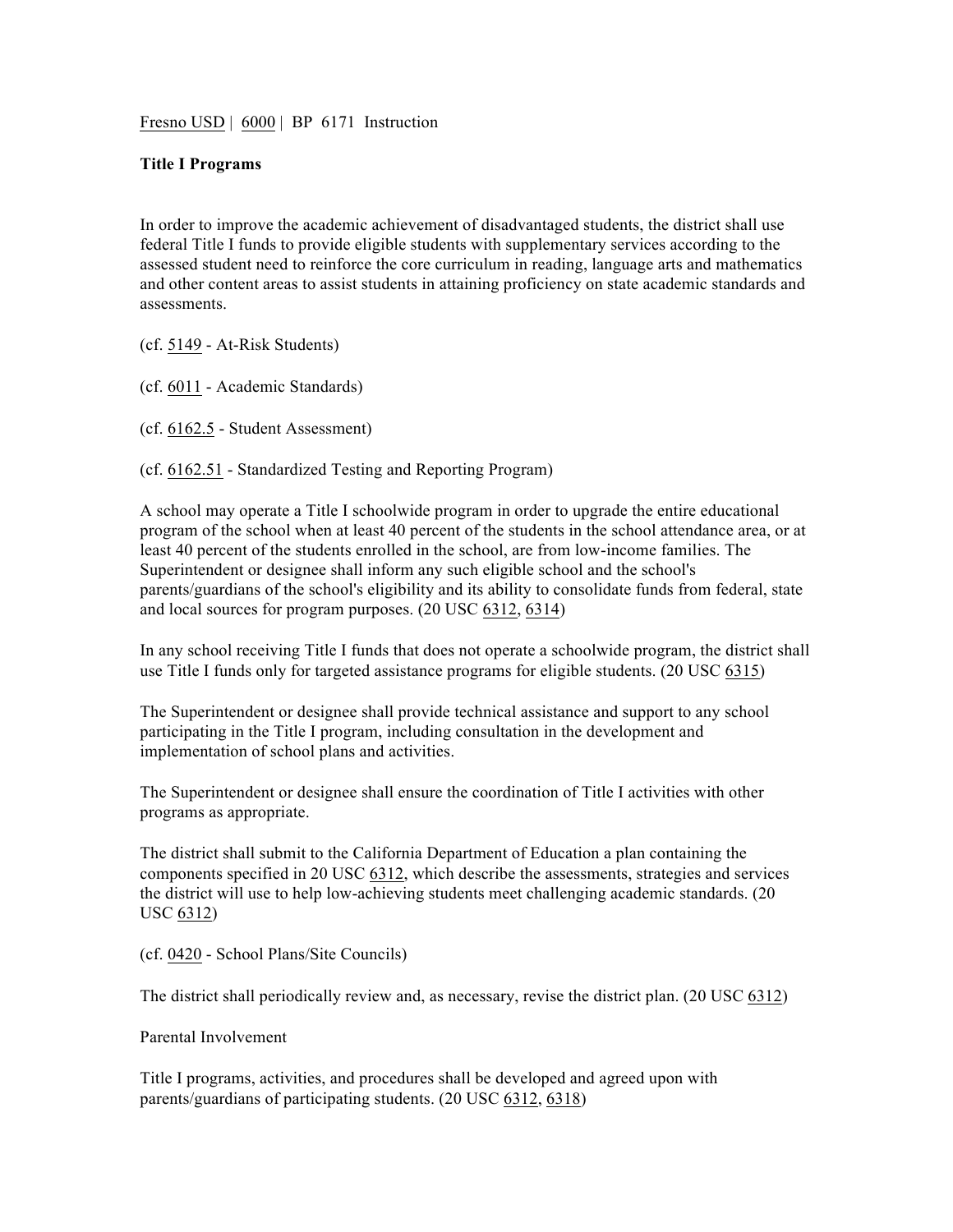(cf. 1220 - Citizen Advisory Committees)

(cf. 6020 - Parent Involvement)

The Superintendent or designee shall: (20 USC 6312, 6318)

1. Involve parents/guardians in the joint development of the districts Title I plan pursuant to 20 USC 6312, and the process of school review and improvement pursuant to 20 USC 6316

2. Provide the coordination, technical assistance and other support necessary to assist participating schools in planning and implementing effective parent involvement activities to improve student academic achievement and school performance

3. Build the capacity of schools and parents/guardians for strong parent involvement

4. Coordinate and integrate Title I parent involvement strategies with parent involvement strategies under other programs specified in 20 USC 6318

5. Conduct with parent/guardian involvement, an annual evaluation of the content and effectiveness of the parent involvement policy in improving the academic quality of the schools served by Title I including:

a. Identifying barriers to greater participation by parents/guardians in parent involvement activities, with particular attention to parents/guardians who are economically disadvantaged, are disabled, have limited English proficiency, have limited literacy, or are of any racial or ethnic minority background

b. Using evaluation findings to design more effective parent involvement

c. If necessary, revising the district and school parent involvement policies

6. Involve parents/guardians in the activities of schools served by Title I

This policy shall be distributed to parents/guardians of participating students and incorporated into the district's Title I plan. (20 USC 6318) Each school shall also have and distribute a written parent involvement policy with specified components. (See AR6171)

#### Comparability in Instruction

The Superintendent or designee shall establish procedures which ensure that the district provides all district schools with the same level of base funding, per student, for staff services, curriculum materials and instructional supplies. At the beginning of each school year, the ratio of students to teachers and auxiliary staff shall vary as little as possible from school to school. The Superintendent or designee shall develop procedures for ensuring comparability of services and shall biennially update records documenting the district's compliance. (20 USC 6321)

Program Evaluation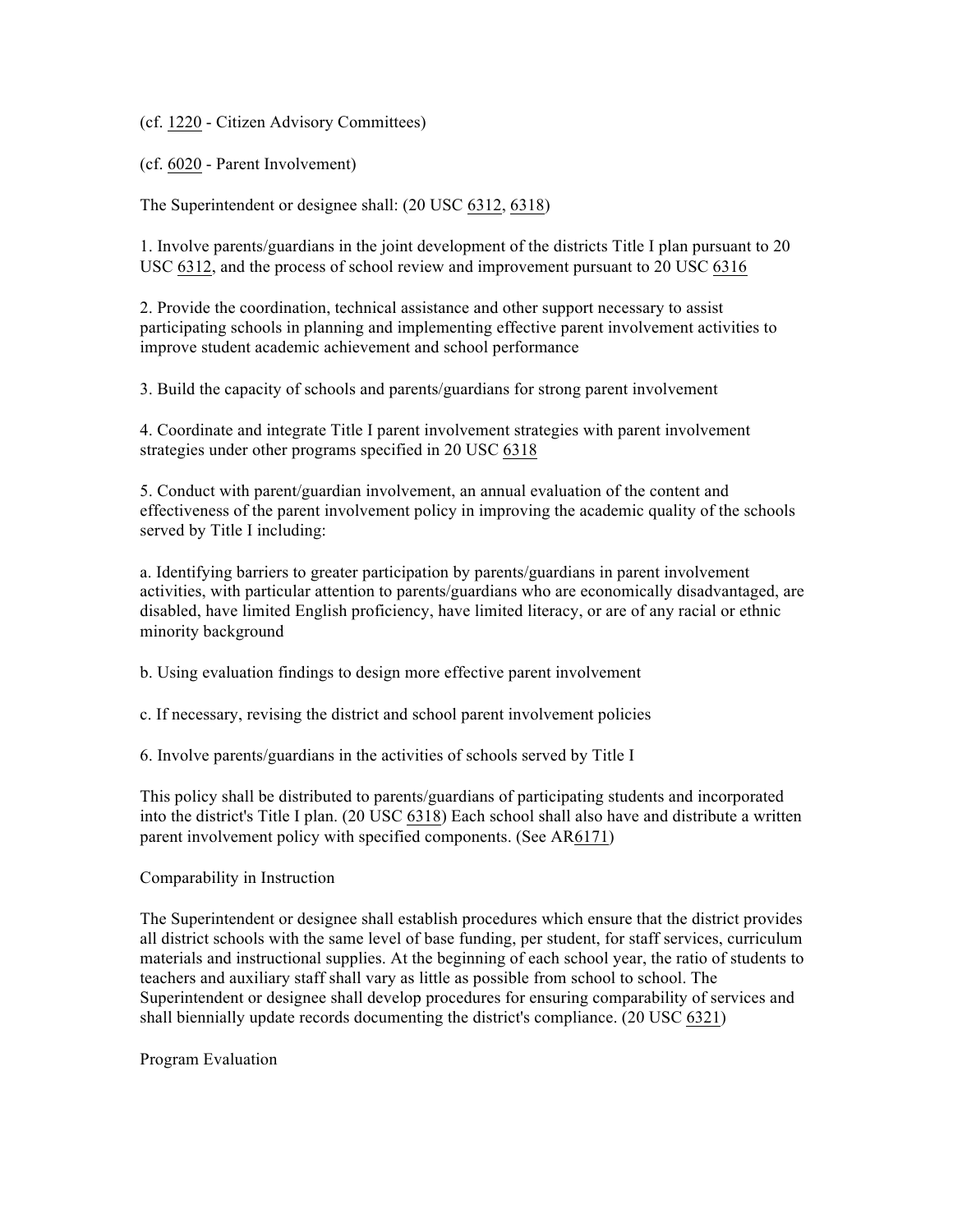The Board shall use state assessment results and other available measures or indicators to annually review the progress of each participating school and determine whether the school is making adequate yearly progress toward ensuring that all students meet the state's proficient level of achievement on state assessments. (20 USC 6312)

Participation of non public/private school students

The Superintendent or designee shall provide or contract to provide special educational services or other Title I benefits to eligible non public /private school students residing in a participating school attendance area. Such services and benefits shall be provided on an equitable basis with participating public school students. (P.L. 107-110, sections 1120, 9501

Legal Reference:

EDUCATION CODE

11500-11506 Programs to encourage parent involvement

UNITED STATES CODE, TITLE 20

- 6301 Program purpose
- 6312 Local educational agency plan
- 6313 Eligibility of schools and school attendance areas; funding allocation
- 6314 Title I schoolwide programs
- 6315 Targeted assistance schools
- 6316 School improvement
- 6318 Parent involvement
- 6320 Participation of private school students
- 6321 Comparability of services
- 6322 Coordination with early childhood education programs
- 7881 Participation of private school students

Management Resources:

### USDOE GUIDANCE

Supplemental Educational Services, draft nonregulatory guidance, August 6, 2002